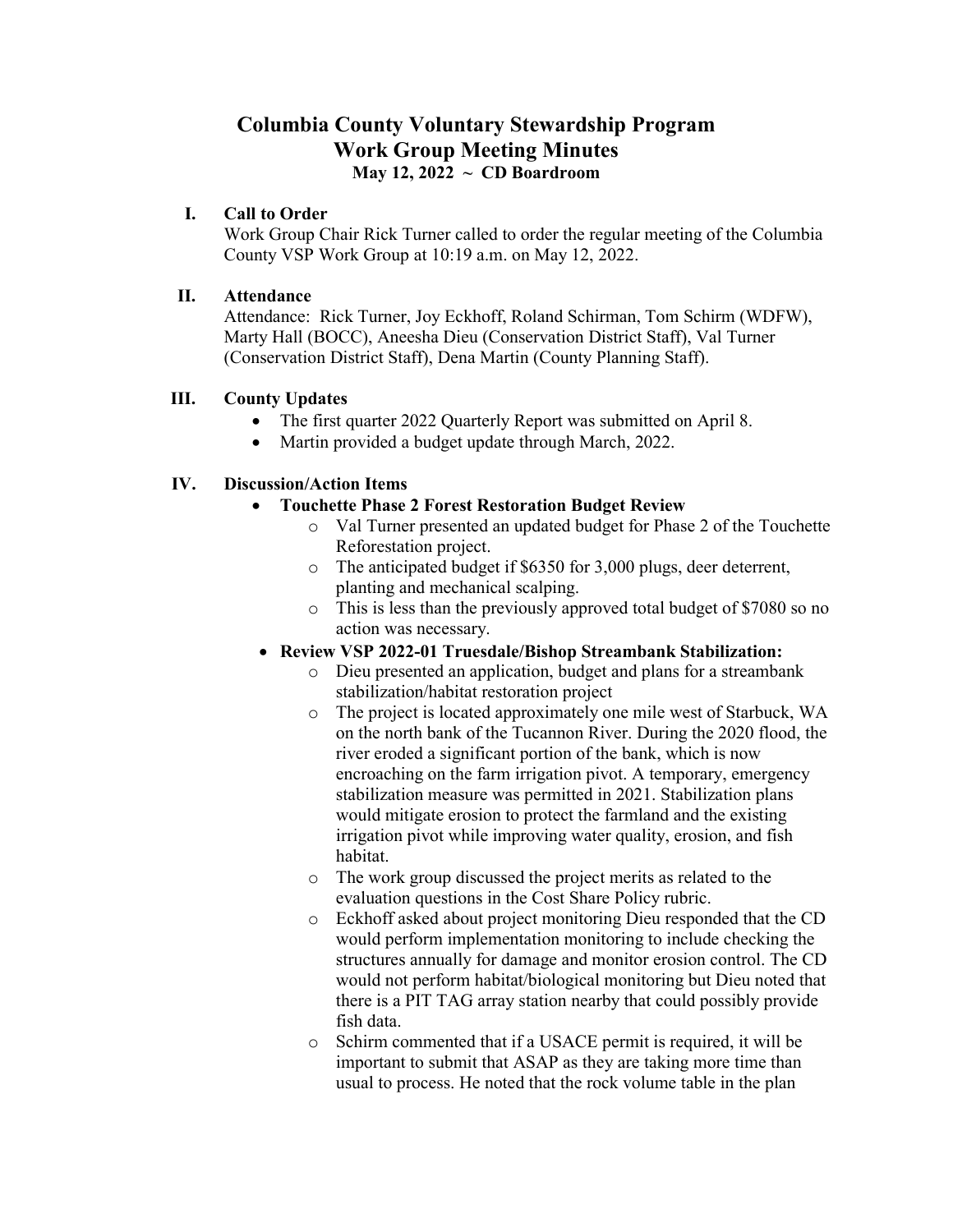appears to show a smaller volume of rock as opposed to the "rip rap" shown on the plans.

- o Rick Turner asked if there is a maintenance schedule for Cost Share projects. Martin said that the current approved Cost Share Policy doesn't address maintenance. Dieu said she expected that if maintenance is required for a project, the applicant would re-apply for that as if it was a separate project. Turner asked if there was anything stating that VSP funds cannot be used for maintenance. No one is aware of any such stipulation.
- o *Roland moved to approve the Tucannon River Streambank Stabilization Project. Eckhoff seconded. No further discussion. All in favor, motion carries.*

# **V. Joint VSP Technical Panel and Statewide Advisory Committee**

- The entire work group attended the joint meeting via Zoom to take advantage of time set aside for Columbia County. Dieu wanted to address several items, including:
	- o Gaining a better understanding of the focus of VSP, especially as related to Program Implementation vs. Monitoring
	- o Addressing the burden of county-required WRIA-wide monitoring as opposed to project monitoring, and possible alternatives
	- o Simplification and increasing user-friendliness of the 5-year report
- The questions resulted in robust conversation between State Advisory Committee and State Tech Panel members as well as other attendees. Some main discussion points are below:
	- o Bill Eller stated that the focus should be on monitoring to be sure goals and benchmarks are being met.
	- o Brian Cochrane stated that what makes VSP unique in the conservation world is that we've said that individual voluntary practices work at a parcel/site level and if we do enough of these that we will have a watershed scale effect. VSP, in statute, says "prove it." "This is a super important and super critical part of VSP." Statute also states that VSP was never intended to be an implementation program; it was intended to leverage implementation from other programs and then focus on showing that we are protecting or enhancing critical area functions and values. Showing that the program is successful is having the monitoring to show that we are having the desired effect.
	- o Eller commented multiple times that VSP was not intended to be a source of money to be used for projects on the ground. Rather, it is intended to leverage other sources and funds to do that. The Commission has always recommended that funding be used to establish a full time employee at the County or District to meet the statutory and contractual obligations that the County must meet. He said some Counties have carved out some money for small projects, but that is secondary to the reporting and monitoring obligations and